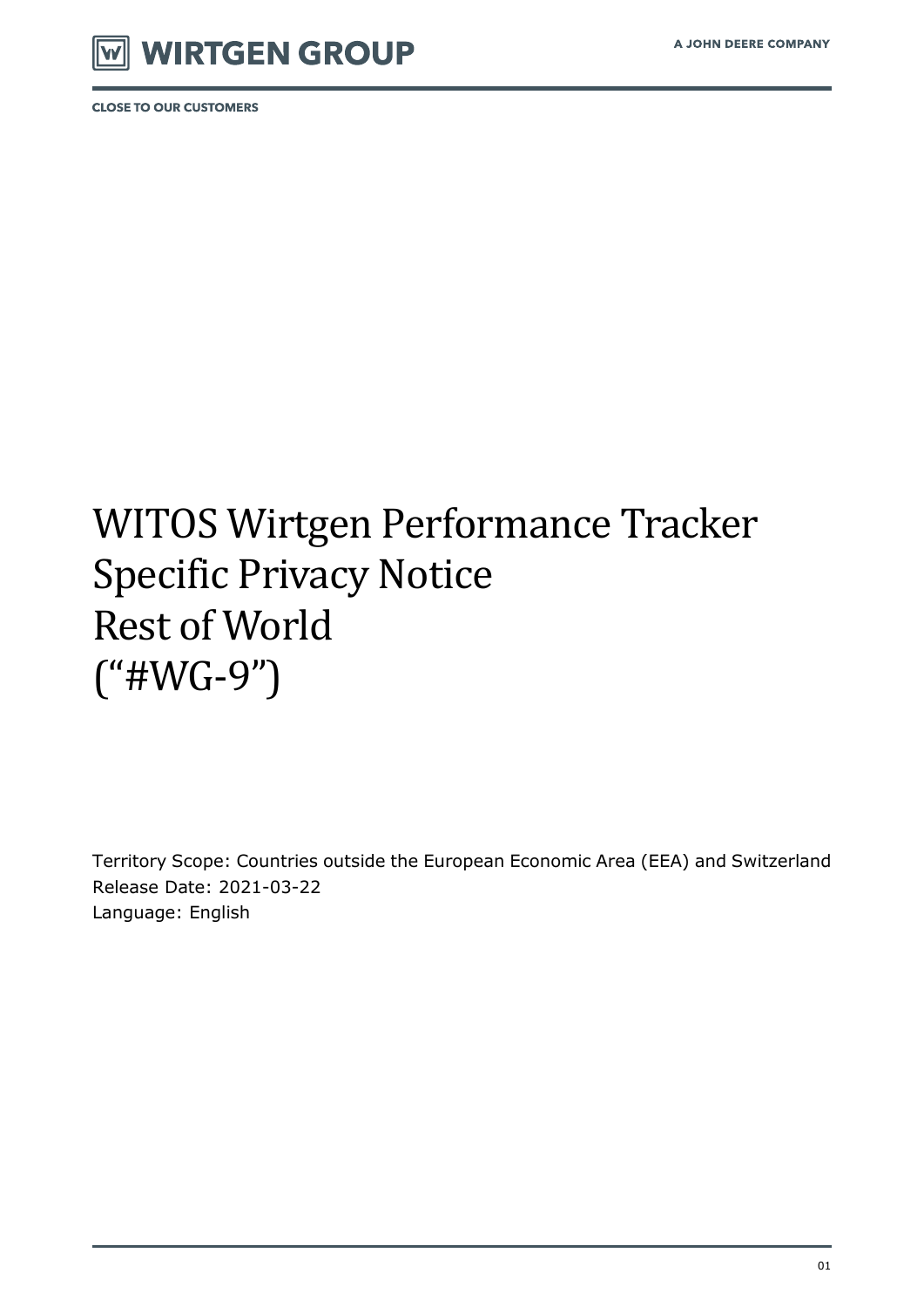

#### **CLOSE TO OUR CUSTOMERS**

This Specific Privacy Notice describes how WIRTGEN ROAD TECHNOLOGIES GmbH and its affiliates ("**WIRTGEN GROUP Affiliate(s)**") processes and uses your data in the context of WITOS Wirtgen Performance Tracker (**WITOS WPT**). References in this Privacy Notice to "**WIRTGEN**", "**we**" or "**us**" shall mean Wirtgen Road Technologies GmbH, Reinhard-Wirtgen-Str. 2, 53578 Windhagen, Germany.

We would like to explain to you below – in addition to the general WITOS Privacy Notice (Rest of World) #WG-5 – in more detail which personal data we collect and process in connection with WITOS WPT and how we use this data as well as inform you about your rights as a data subject. For information on other products and services offered by WIRTGEN or WIRTGEN GROUP Affiliates, please refer to the respective privacy notice for these products and services.

This Privacy Notice applies only to individuals ("**you**" or "**your**") to whom the provisions of the EU General Data Protection Regulation (GDPR) are not applicable and who are within the jurisdictions mentioned under Territory Scope (see above), in particular individuals residing outside the European Economic Area (EEA) and Switzerland. Within the EEA and Switzerland please refer to our WITOS WPT Privacy Notice (EEA) #WG-8.

If your jurisdiction is neither mentioned under the Territory Scope of this Privacy Notice (see above) nor under the Territory Scope of the WITOS WPT Privacy Notice (EEA) #WG-8 other privacy notices may be applicable to you.

# **1. What data do we collect?**

We collect and process data about you when you interact with us and our products, while using WITOS WPT. WITOS WPT processes data generated by the use of, collected by, or stored in machinery and equipment as well as data entered through any other system interfaces.

#### **Production Data**

Production Data is information about the work you do with your equipment and the location where you do that work. For example:

- Position data of the machine
- Milling performance
	- o Milling distance
	- o Milling depth
	- o Milling width
	- o Milling duration
	- o Total volume

You can see and manage your Production Data in the WITOS WPT report.

#### **Machine Data**

Machine Data is information that indicates machine health, efficiency, and function.

Machine Data comprises:

- Machine health indicators (e.g. fuel consumption, water consumption, pick consumption and idle time), settings and readings
- Current operating time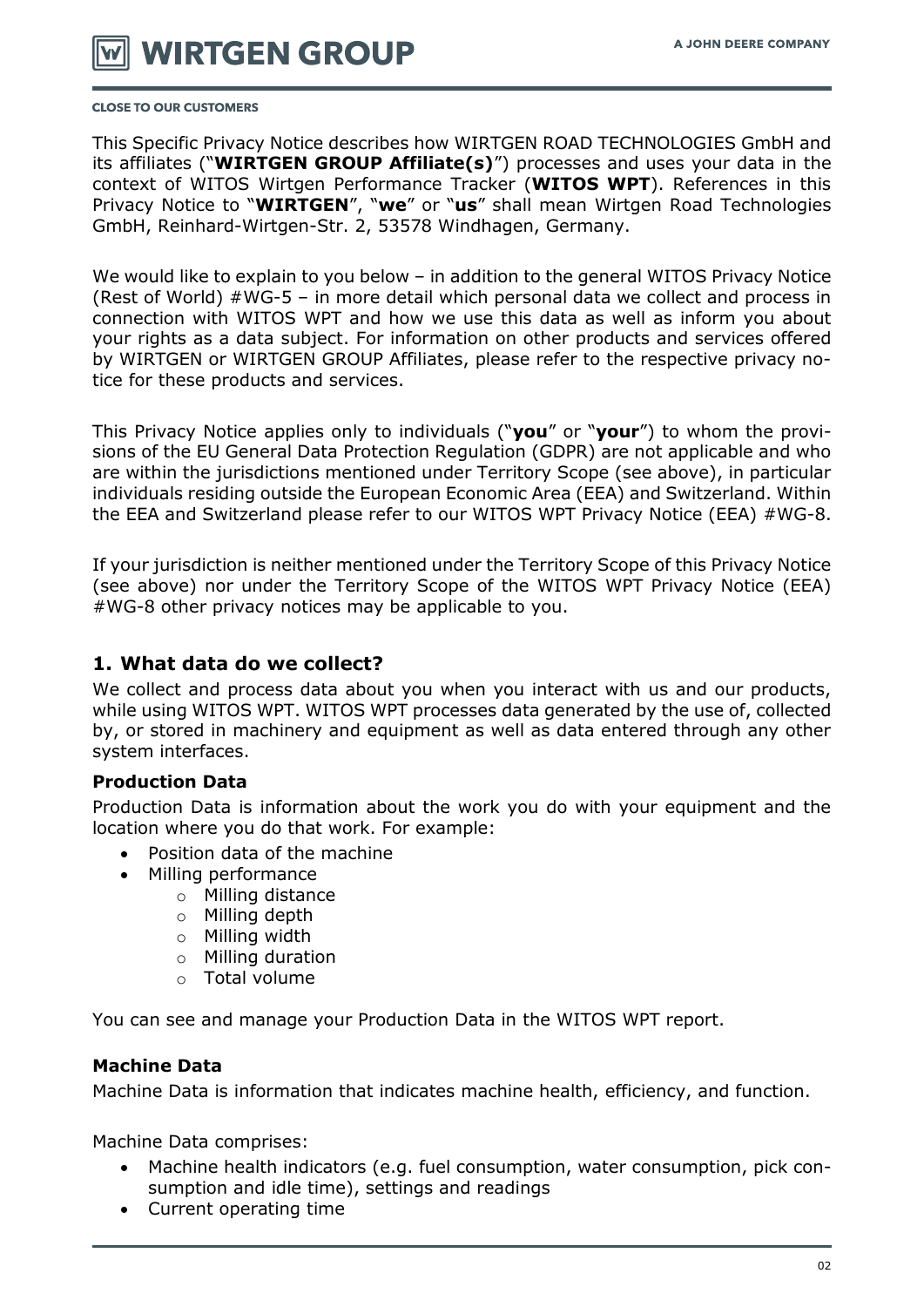**WIRTGEN GROUP** 

**CLOSE TO OUR CUSTOMERS** 

- Machine location
- Software and firmware versions
- Machine attachments, implements or headers

You can see the Machine Data available in WITOS WPT or the WITOS WPT instruction manual.

#### **Administrative Data**

Administrative Data is information that helps us support your account and activities in our system.

For example:

- The WITOS WPT users of your organization
- All machines, devices, and licenses linked to your account
- Contact information such as email address

You can view and manage administrative data in WITOS User Control.

# **2. For what purposes and on what legal basis do we use your data?**

We use and process this personal data for the following purposes:

- As required to establish and fulfill a contract with you or your Organization, as defined in the WITOS WPT Terms & Conditions #WG-10. Depending on the legal basis provided by your Organization also consent or collective bargaining agreements may apply.
- You and your Organization acknowledge that WIRTGEN may access and use the data within the WIRTGEN GROUP in anonymized or pseudonymized form for statistical purposes as well as to improve or enhance the services provided under the WITOS Terms & Conditions, develop additional or new WIRTGEN products and services, and/or identify new usage types of equipment; in this case WIRT-GEN does not intend to identify you as a natural person. Our legitimate business interests lie, inter alia, in the fulfilment of our contractual obligations towards our customers, the further development of our products and services and the know-how transfer between WIRTGEN GROUP Affiliates.
- Compliance with applicable laws and protection of WIRTGEN's legitimate business interests and legal rights, including, but not limited to, use in connection with legal claims, compliance, regulatory or investigative purposes (including disclosure of such information in connection with legal process or litigation).
- WIRTGEN may disclose the data according to outside parties when we have a good faith belief that disclosure is reasonably necessary to (a) comply with any applicable law, regulation or compulsory legal request (e.g. from government authorities and/or law enforcement officials); (b) protect the safety of any person from death or serious bodily injury (following our legal obligation with regard to market surveillance and product safety); (c) prevent fraud or abuse against us or our users; (d) to protect our property rights; or (e) defend WIRTGEN and WIRTGEN GROUP Affiliates or personnel from any legal proceedings arising out of the data.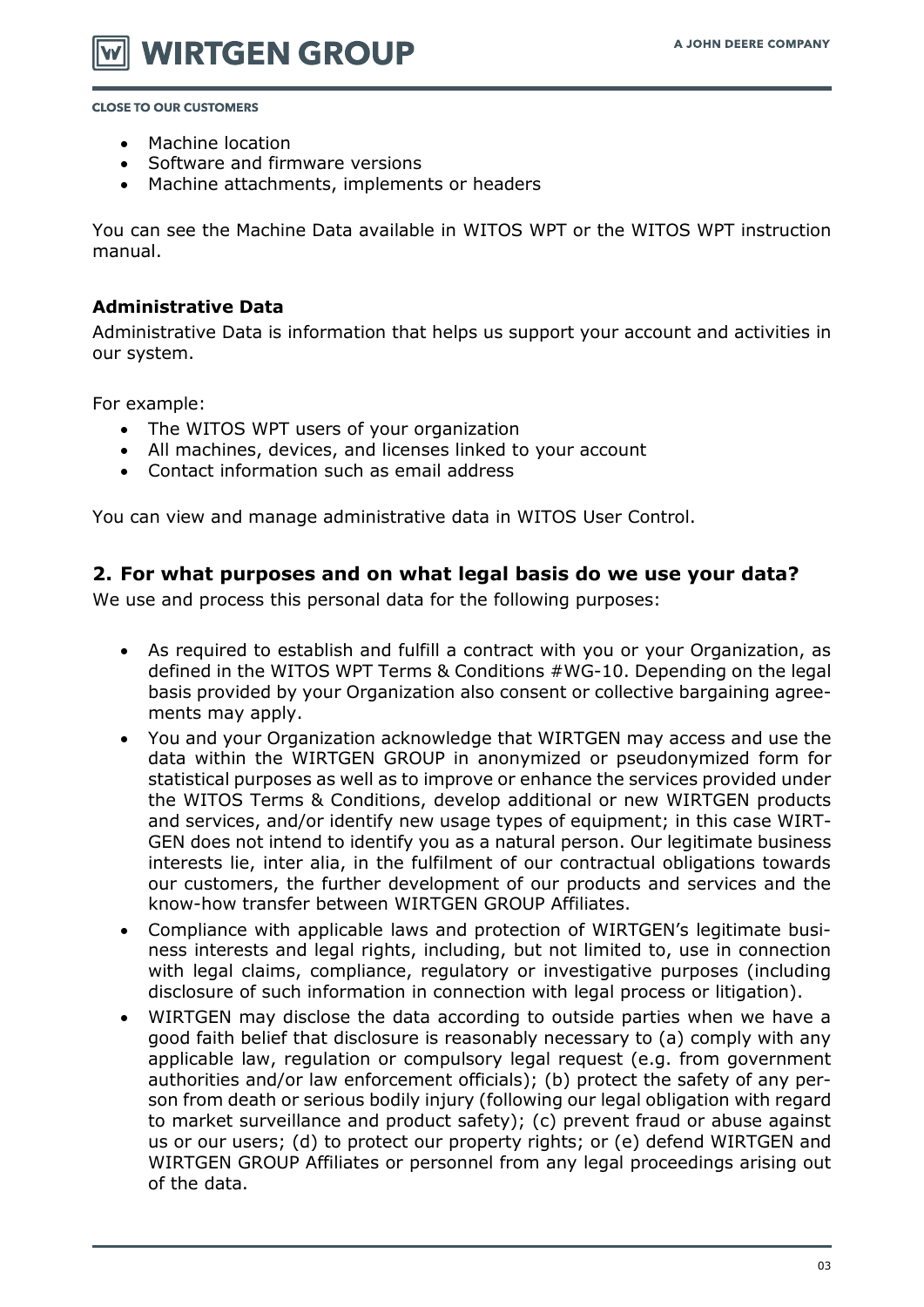**WIRTGEN GROUP** 

**CLOSE TO OUR CUSTOMERS** 

• In specific cases (e.g. when providing prototype tests) we may process certain data based on your voluntary consent. In this case, the scope and specific purposes will be set forth in the relevant consent form.

# **3. Who will we share your data with?**

We share your information with the following recipients:

- **Third parties at your direction:** You or your Organization may share and disclose data over WITOS WPT Interface with other process/ accounting systems. The data can be retrieved via various web services. By setting permissions for WITOS WPT Interface, you or your Organization control other parties' access and visibility into your data. Please note that when you or your Organization share your information with someone other than WIRTGEN, the recipient may decide to copy, use, modify, or distribute it to others, and WIRTGEN has no control over, or responsibility for, any such activities.
- **WIRTGEN GROUP Affiliates:** We share your information with our parent company Deere & Company and WIRTGEN GROUP wholly-owned subsidiaries as far as necessary to provide you WITOS as well as for the other purposes described in this notice.
- **Trusted suppliers:** We share your information with trusted suppliers as necessary to provide WITOS. Depending on how you use WITOS and on the preferences you set, these suppliers, with which we regularly conclude necessary agreements, include companies that provide the following technology and computing services, including internet and software services: data hosting, and cloud computing capabilities, account management and security, testing, debugging, error reporting and usage analytics. If you use WITOS, we also engage suppliers of mobile telecommunication services that may include cellular, satellite, and other wireless communication services.
- **Official disclosures:** We may disclose your data to comply with court orders and legal or regulatory requirements; to prevent injury, death, losses, fraud or abuse; to protect WIRTGEN's rights or to defend WIRTGEN in legal proceedings (or WIRTGEN GROUP Affiliates); and where needed in connection with the sale or transfer of business assets.

Personal data may be shared with government authorities and/or law enforcement officials if required for the purposes above, if mandated by law or if required for the legal protection of our legitimate interests in compliance with applicable laws.

As an end user (e.g. as an employee or driver) please refer to your Organization as the operator and/or owner of the machine to find out how it transfers your data on its part.

#### **4. Where will we send your data?**

Your data may be stored in accordance with this Privacy Notice on systems in the United States, the EEA and other countries which may have differing data protection laws.

# **5. What rights do you have in relation to your data?**

Depending on your jurisdiction you may have the right to ask us: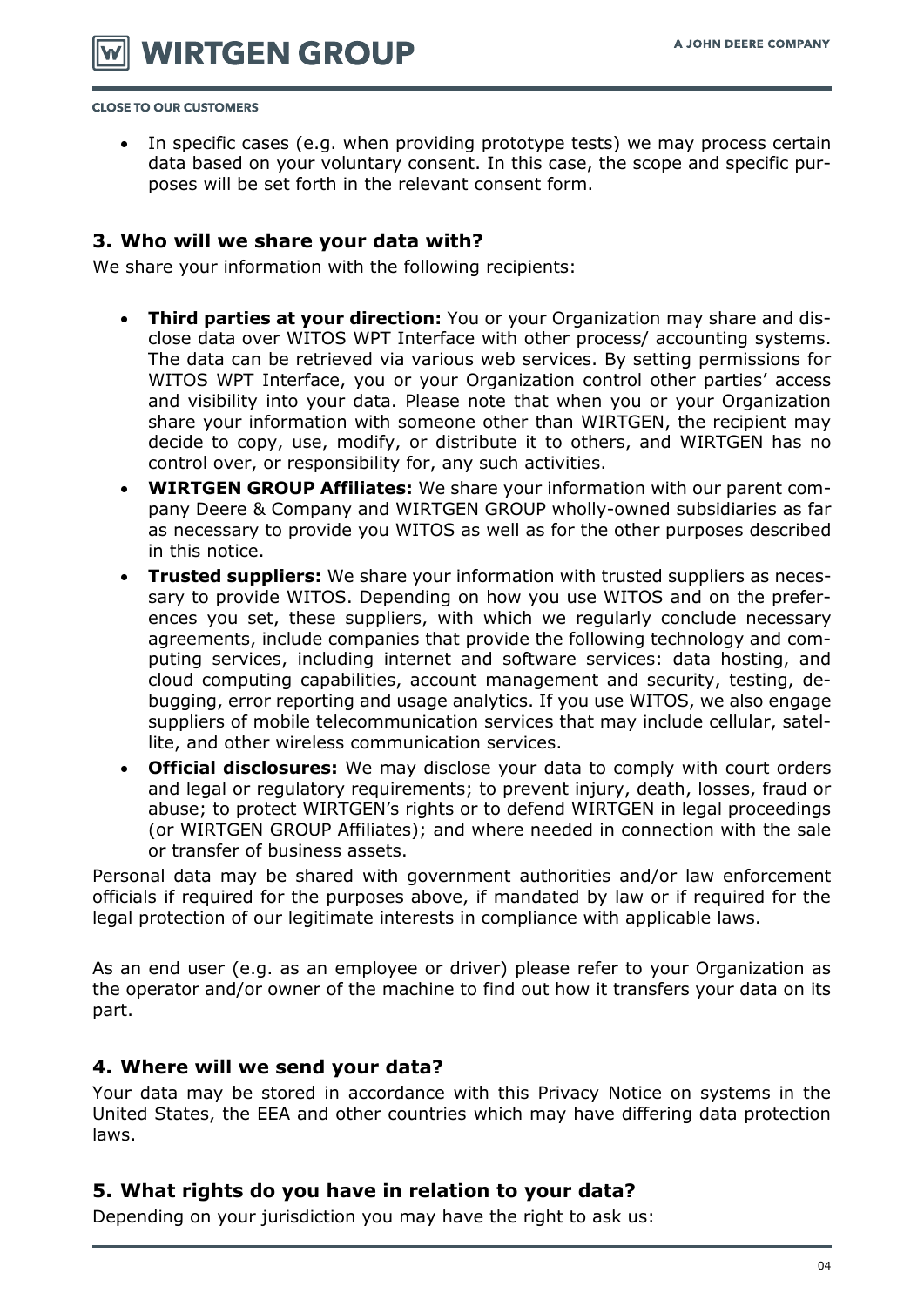**WIRTGEN GROUP** 

**CLOSE TO OUR CUSTOMERS** 

- for access to and a copy of your personal data that we hold on you,
- for a copy of the personal information you provided to us and to provide it to you or send to a third party in a commonly used, machine readable format in certain circumstances,
- to update or correct your personal data in order to make it accurate,
- to delete your personal data from our records in certain circumstances,
- to restrict the processing of your personal data in certain circumstances.

And you may also have the right, depending on your jurisdiction:

- to object to us processing your personal data in certain circumstances,
- if you have granted your consent to the processing of your data, to withdraw this consent.

These rights may be limited in some situations – for example, where we can demonstrate that we have a legal requirement or compelling legitimate grounds to process your data. In some instances, this may mean that we are able to retain data even if you object to our data processing or withdraw your consent.

Where we require personal data to comply with legal or contractual obligations, then provision of such data is mandatory: if such data is not provided, then we will not be able to manage our contractual relationship, or to meet obligations placed on us. In all other cases, provision of requested personal data is optional.

If you want to exercise your rights regarding your personal data applicable to you, you can contact the data protection officer whose contact details can be found below.

In the event you have unresolved concerns, depending on your jurisdiction, you may also have the right to lodge a complaint over the [Personal Data Complaint Form](https://www.wirtgen-group.com/en-de/legal/privacy-policy/#398024) on our WIRTGEN GROUP Website or complain with a competent supervisory authority.

Please note that we can only answer requests regarding rights applicable to you, if the data on which your request is based clearly identifies you as an individual. Since, in general, we process your data pseudonymously, unless otherwise necessary for the performance of our contractual services towards your Organization, we would have to process additional personal data in order to identify you. This is typically not necessary and not intended within the purposes of our services. Therefore we are generally not obliged to collect or process such additional data.

Generally, we recommend that you contact your Organization directly for your requests for information and the assertion of your rights as a data subject applicable to you. After all, your Organization as the operator and/or owner of the machine may take the appropriate measures and provide you with further information.

# **6. Which WIRTGEN entity is responsible for your data?**

The data controller for your information in the context of your use of WITOS WPT is Wirtgen Road Technologies GmbH, Reinhard-Wirtgen-Str. 2, 53578 Windhagen, Germany.